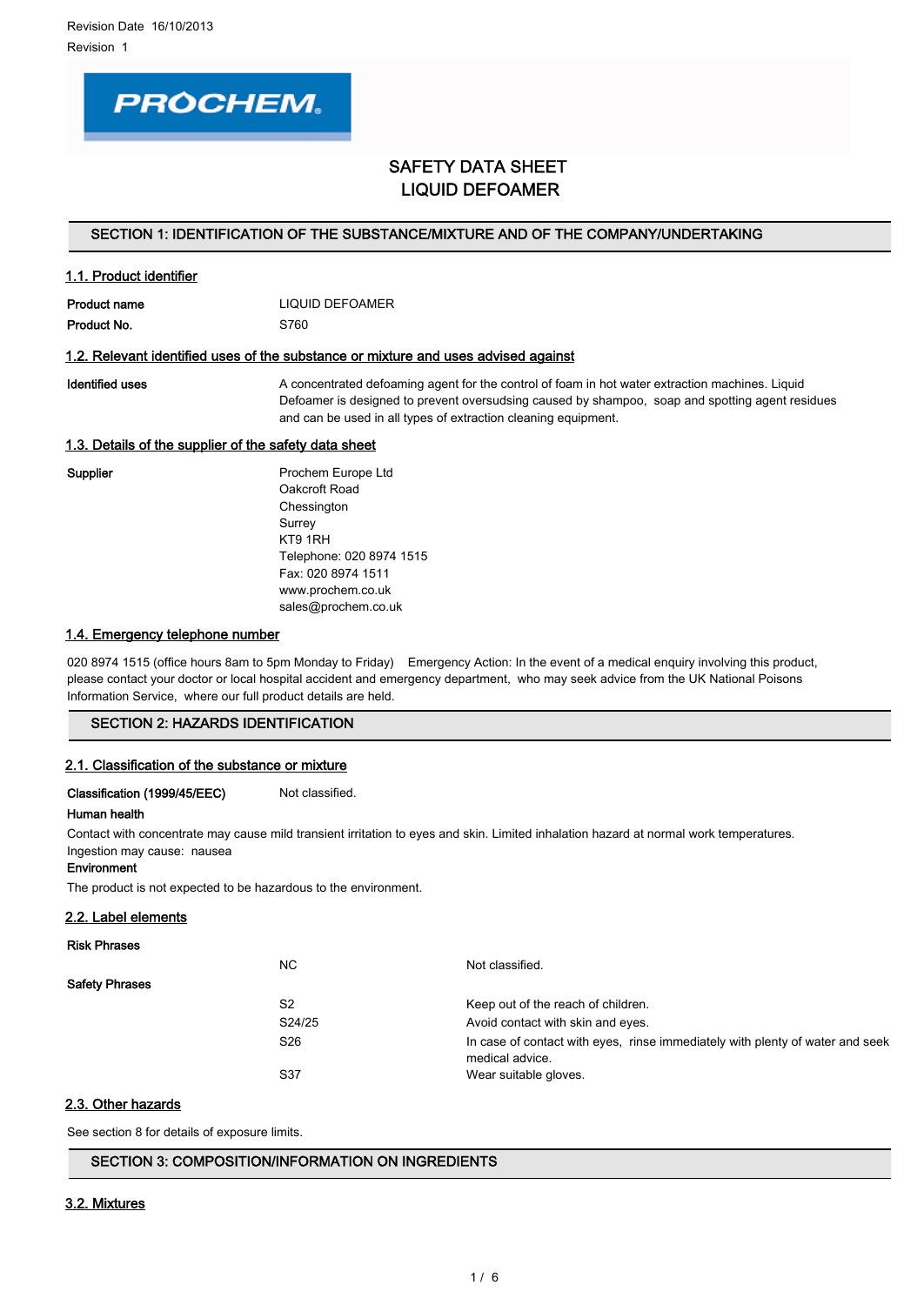# Composition Comments

LIQUID DEFOAMER

# None of the ingredients are required to be listed. SECTION 4: FIRST AID MEASURES

# 4.1. Description of first aid measures

# Inhalation

Move into fresh air and keep at rest. Get medical attention if any discomfort continues.

# Ingestion

Do not induce vomiting. Rinse mouth thoroughly. Do not give victim anything to drink if he is unconscious. Get medical attention.

#### Skin contact

Flush skin thoroughly with water. Get medical attention if irritation persists after washing.

#### Eye contact

Immediately flush with plenty of water for up to 15 minutes. Remove any contact lenses and open eyes wide apart. Get medical attention if any discomfort continues.

## 4.2. Most important symptoms and effects, both acute and delayed

## Eye contact

Contact with concentrate may cause mild transient irritation to eyes and skin.

# 4.3. Indication of any immediate medical attention and special treatment needed

Treat Symptomatically.

# SECTION 5: FIREFIGHTING MEASURES

## 5.1. Extinguishing media

#### Extinguishing media

This product is not flammable. Use fire-extinguishing media appropriate for surrounding materials. Water spray, dry powder or carbon dioxide.

### 5.2. Special hazards arising from the substance or mixture

#### Hazardous combustion products

Thermal decomposition or combustion may liberate carbon oxides and other toxic gases or vapours. Silica

# Unusual Fire & Explosion Hazards

No unusual fire or explosion hazards noted.

# 5.3. Advice for firefighters

#### Protective equipment for fire-fighters

No specific recommendations.

# SECTION 6: ACCIDENTAL RELEASE MEASURES

#### 6.1. Personal precautions, protective equipment and emergency procedures

Wear protective clothing as described in Section 8 of this safety data sheet.

#### 6.2. Environmental precautions

Do not discharge into drains, water courses or onto the ground.

#### 6.3. Methods and material for containment and cleaning up

Collect with absorbent, non-combustible material into suitable containers. Dispose of waste and residues in accordance with local authority requirements.

### 6.4. Reference to other sections

For personal protection, see section 8. For waste disposal, see section 13.

# SECTION 7: HANDLING AND STORAGE

# 7.1. Precautions for safe handling

Wear protective clothing as described in Section 8 of this safety data sheet. Wash hands after handling. Wash contaminated clothing before reuse. Do not eat, drink or smoke when using the product.

#### 7.2. Conditions for safe storage, including any incompatibilities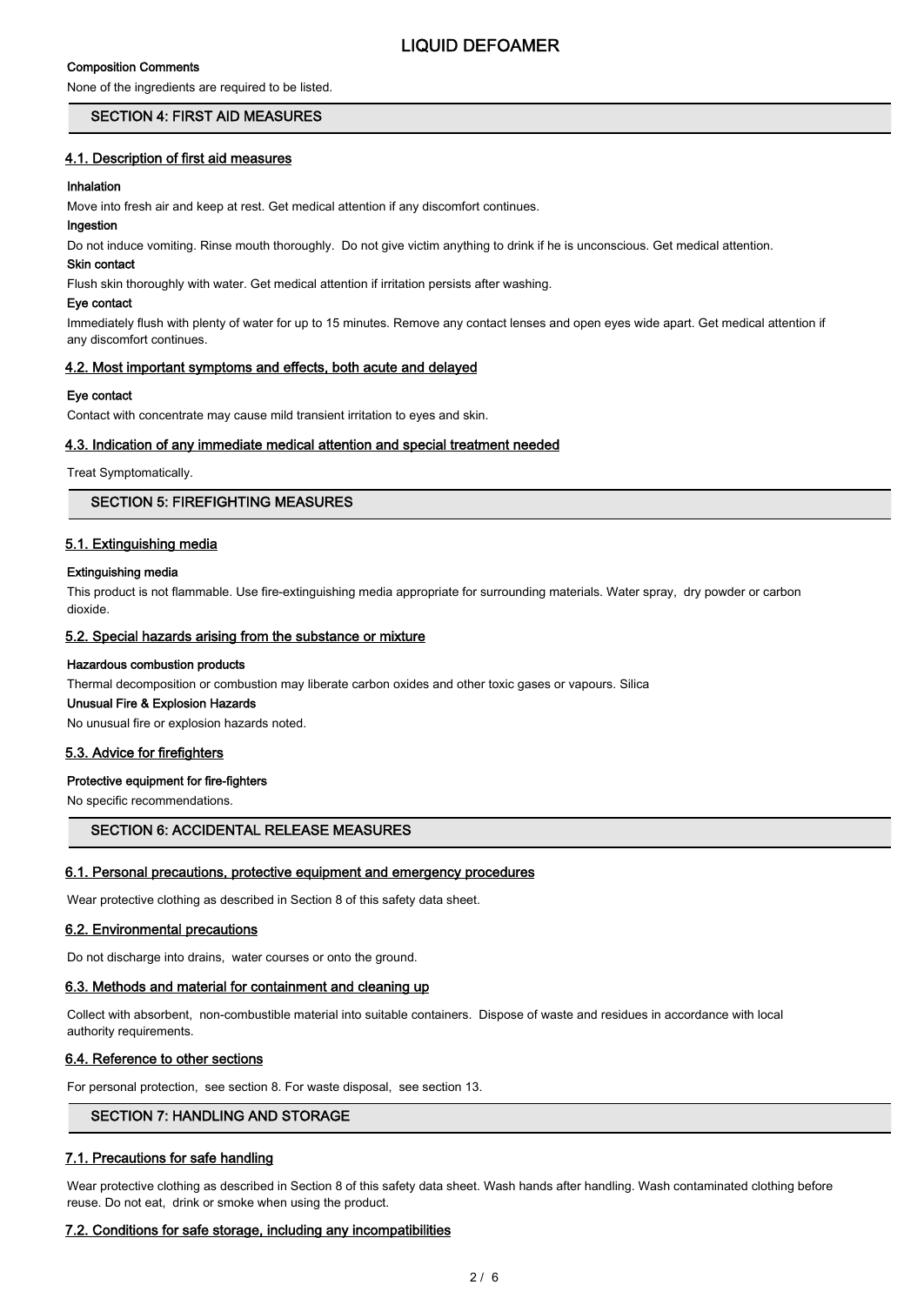# LIQUID DEFOAMER

Keep out of the reach of children. Store in closed original container at temperatures between 5°C and 30°C.

## 7.3. Specific end use(s)

The identified uses for this product are detailed in Section 1.2.

# SECTION 8: EXPOSURE CONTROLS/PERSONAL PROTECTION

# 8.1. Control parameters

#### Ingredient Comments

No exposure limits noted for ingredient(s).

#### 8.2. Exposure controls

# Protective equipment



#### Engineering measures

Provide adequate ventilation.

Respiratory equipment

Not required in normal use.

#### Hand protection

Nitrile gloves are recommended. Protective gloves should be inspected for wear before use and replaced regularly in accordance with the manufacturers specifications.

## Eye protection

Side shield safety glasses are recommended when handling this product.

#### Hygiene measures

Wash hands after handling. Wash contaminated clothing before reuse. Do not eat, drink or smoke when using the product.

# SECTION 9: PHYSICAL AND CHEMICAL PROPERTIES

#### 9.1. Information on basic physical and chemical properties

| Appearance                                        | Viscous liquid. Emulsion. |
|---------------------------------------------------|---------------------------|
| Colour                                            | White                     |
| Odour                                             | Silicone.                 |
| <b>Solubility</b>                                 | Soluble in water.         |
| Initial boiling point and boiling range<br>(°C)   | $100^{\circ}$ C           |
| <b>Relative density</b>                           | 1.0                       |
| Vapour density (air=1)                            |                           |
| Not determined.                                   |                           |
| Vapour pressure                                   |                           |
| Not determined.                                   |                           |
| <b>Evaporation rate</b>                           |                           |
| Not determined.                                   |                           |
| pH-Value, Conc. Solution                          | 8                         |
| pH-Value, Diluted Solution                        | 8                         |
| Viscositv                                         |                           |
| Not determined.                                   |                           |
| Flash point (°C)                                  |                           |
| Not applicable.                                   |                           |
| Flammability Limit - Lower(%)                     |                           |
| Not applicable.                                   |                           |
| <b>Partition Coefficient</b><br>(N-Octanol/Water) |                           |
| Not determined.                                   |                           |
| <b>Explosive properties</b>                       |                           |
| Not applicable.                                   |                           |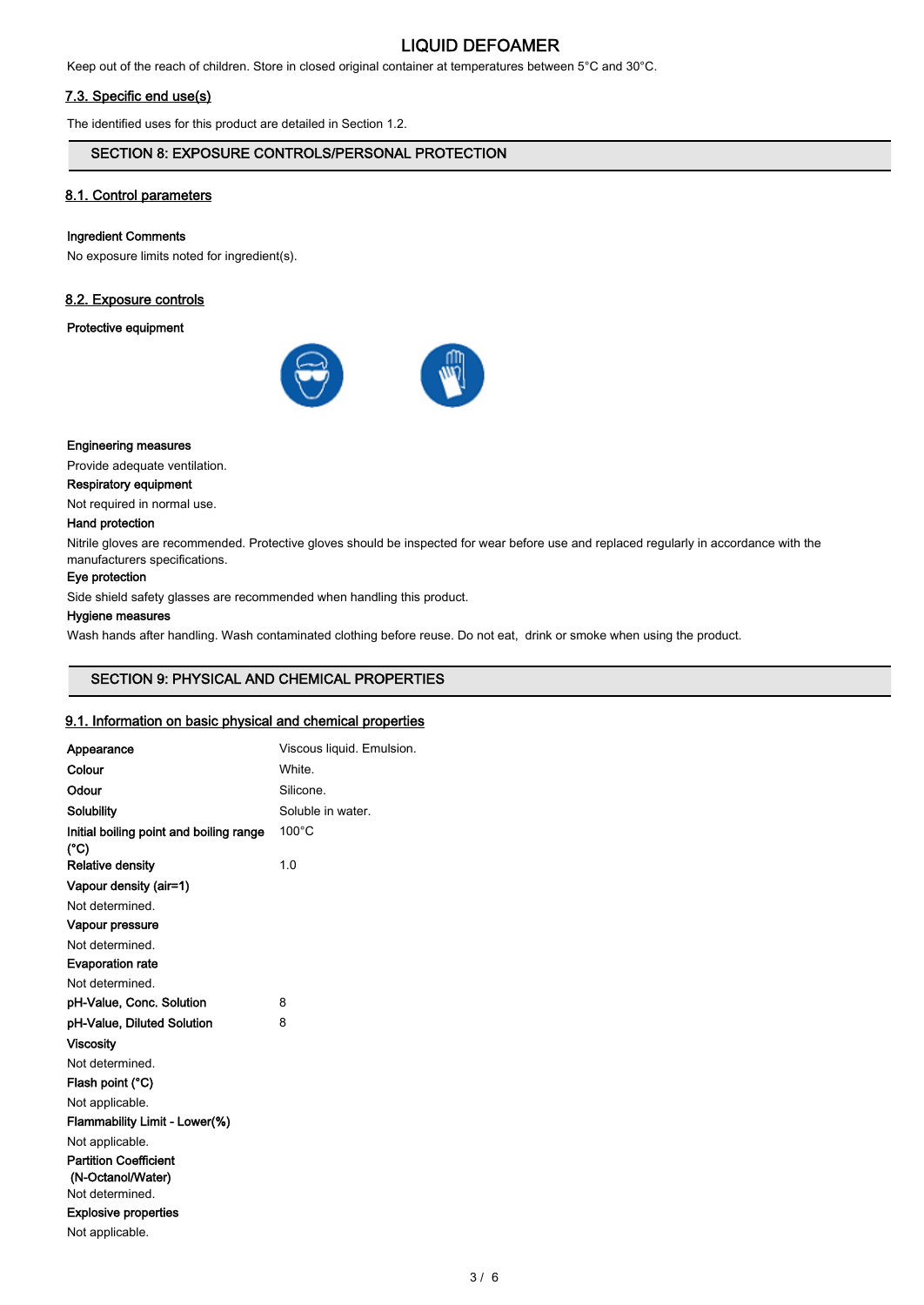#### Oxidising properties

Not applicable.

### 9.2. Other information

None.

## SECTION 10: STABILITY AND REACTIVITY

#### 10.1. Reactivity

There are no known reactivity hazards associated with this product.

#### 10.2. Chemical stability

Stable under normal temperature conditions and recommended use.

#### 10.3. Possibility of hazardous reactions

Not determined.

#### 10.4. Conditions to avoid

Store in closed original container at temperatures between 5°C and 30°C. Protect from freezing and direct sunlight.

#### 10.5. Incompatible materials

#### Materials To Avoid

Strong oxidising substances.

#### 10.6. Hazardous decomposition products

Thermal decomposition or combustion may liberate carbon oxides and other toxic gases or vapours. Silica

# SECTION 11: TOXICOLOGICAL INFORMATION

#### 11.1. Information on toxicological effects

#### Acute toxicity:

Limited inhalation hazard at normal work temperatures. Ingestion may cause: nausea irritation

#### Skin Corrosion/Irritation:

Skin irritation is not anticipated when used normally. Skin contact may cause: Mild transient irritation.

#### Serious eye damage/irritation:

Contact with concentrate may produce mild transient irritation if not promptly rinsed.

#### Respiratory or skin sensitisation:

None known.

#### Germ cell mutagenicity:

No effects expected based upon current data.

#### Carcinogenicity:

No effects expected based upon current data.

#### Reproductive Toxicity:

No effects expected based upon current data.

### SECTION 12: ECOLOGICAL INFORMATION

#### 12.1. Toxicity

The product is not expected to be hazardous to the environment.

# 12.2. Persistence and degradability

# **Degradability**

The silicone antifoam ingredient in this product is naturally degradable and is not considered hazardous to the environment.

# 12.3. Bioaccumulative potential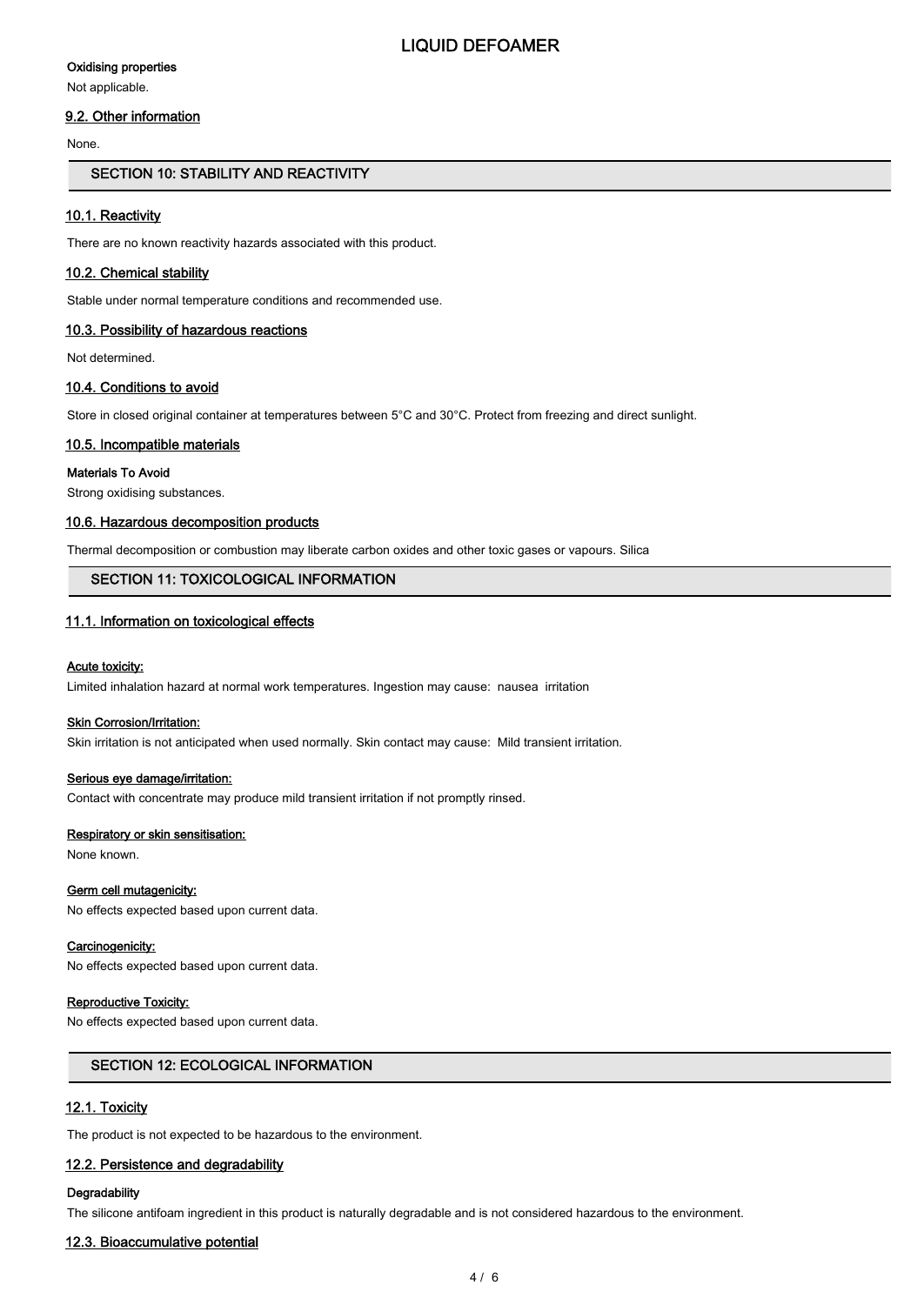# Bioaccumulative potential

Not known. Partition coefficient Not determined.

# 12.4. Mobility in soil

#### Mobility:

The product is soluble in water.

## 12.5. Results of PBT and vPvB assessment

This product does not contain any PBT or vPvB substances.

# 12.6. Other adverse effects

None known.

# SECTION 13: DISPOSAL CONSIDERATIONS

## 13.1. Waste treatment methods

Dispose of waste and residues in accordance with local authority requirements. Empty containers should be rinsed with water then crushed and disposed of at legal waste disposal site.

# SECTION 14: TRANSPORT INFORMATION

#### 14.1. UN number

Not classified for transportation.

## 14.2. UN proper shipping name

None.

#### 14.3. Transport hazard class(es)

#### ADR/RID/ADN Class

**IMDG Class** 

#### 14.4. Packing group

None.

# 14.5. Environmental hazards

Environmentally Hazardous Substance/Marine Pollutant No.

# 14.6. Special precautions for user

None.

# 14.7. Transport in bulk according to Annex II of MARPOL73/78 and the IBC Code

Not applicable.

# SECTION 15: REGULATORY INFORMATION

#### 15.1. Safety, health and environmental regulations/legislation specific for the substance or mixture

## Uk Regulatory References

The Control of Substances Hazardous to Health Regulations 2002 (S.I 2002 No. 2677) with amendments. Chemicals (Hazard Information & Packaging) Regulations.